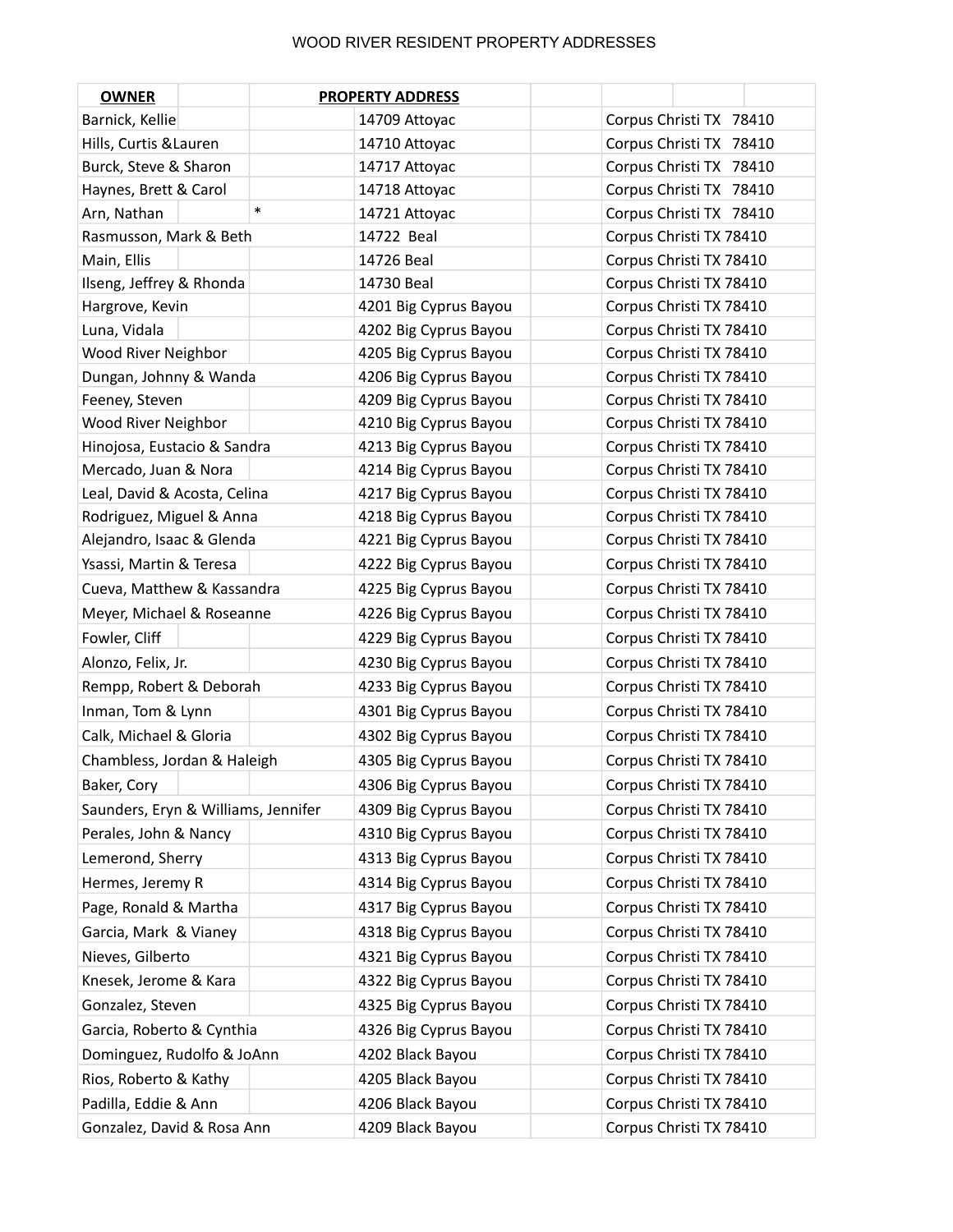| Clark, Gerilynne                  | 4210 Black Bayou    | Corpus Christi TX 78410 |
|-----------------------------------|---------------------|-------------------------|
| Moore, Bobby & Carla              | 4213 Black Bayou    | Corpus Christi TX 78410 |
| Orkney, George Jr.                | 4214 Black Bayou    | Corpus Christi TX 78410 |
| Sannes, Mark & Annette            | 14705 Buttes        | Corpus Christi TX 78410 |
| Wright, Randall & Karen           | 14706 Buttes        | Corpus Christi TX 78410 |
| Young, Rodney                     | 14709 Buttes        | Corpus Christi TX 78410 |
| Vasquez, Amanda                   | 14714 Buttes        | Corpus Christi TX 78410 |
| Cagle, Clifton                    | 14717 Buttes        | Corpus Christi TX 78410 |
| Jennings, Daniel & Krickette      | 14718 Buttes        | Corpus Christi TX 78410 |
| Hirko, William & Pamela           | 14705 Calamity      | Corpus Christi TX 78410 |
| Hines, Scott & Mary               | 14706 Calamity      | Corpus Christi TX 78410 |
| Stone, Michael                    | 14709 Calamity      | Corpus Christi TX 78410 |
| Davila, Israel & Eunice           | 4601 Calaveras      | Corpus Christi TX 78410 |
| Wood River Neighbor               | 4610 Calaveras      | Corpus Christi TX 78410 |
| Bristow, Donald & Lauri           | 4614 Calaveras      | Corpus Christi TX 78410 |
| Bickham, Arthur & Georgie         | 4618 Calaveras      | Corpus Christi TX 78410 |
| Flores, Jesus                     | 4622 Calaveras      | Corpus Christi TX 78410 |
| Guzman, David                     | 4301 Clear Fork Ct. | Corpus Christi TX 78410 |
| Villarreal, Jacob & Rosalinda     | 4302 Clear Fork Ct. | Corpus Christi TX 78410 |
| Elizondo, Gabriel L               | 4305 Clear Fork Ct. | Corpus Christi TX 78410 |
| Saenz, Reynaldo & Ovieda, Jesusa  | 4306 Clear Fork Ct. | Corpus Christi TX 78410 |
| Gonzalez, Rodrigo R.              | 4309 Clear Fork Ct. | Corpus Christi TX 78410 |
| Campbell, Robert & Elizabeth      | 4310 Clear Fork Ct. | Corpus Christi TX 78410 |
| Cantu Bazar, Jeannette            | 4313 Clear Fork Ct. | Corpus Christi TX 78410 |
| Ordway, Paul & Ashley             | 4314 Clear Fork Ct. | Corpus Christi TX 78410 |
| Edwards, James                    | 4317 Clear Fork Ct. | Corpus Christi TX 78410 |
| Williams, Jimmie L. III           | 4202 Clear Fork Dr. | Corpus Christi TX 78410 |
| Miller, Jimmie                    | 4206 Clear Fork Dr. | Corpus Christi TX 78410 |
| Eggen, Frank & Roxanne            | 4209 Clear Fork Dr. | Corpus Christi TX 78410 |
| Hebner, Craig & LaClair, Jennifer | 4217 Clear Fork Dr. | Corpus Christi TX 78410 |
| Ray, Cleo & Jeannine Metoyer      | 4225 Clear Fork Dr. | Corpus Christi TX 78410 |
| Fanger, Robert & Stefanie         | 4232 Clear Fork Dr. | Corpus Christi TX 78410 |
| Wood River Neighbor               | 4233 Clear Fork Dr. | Corpus Christi TX 78410 |
| Pate, Carroll & Judith            | 4240 Clear Fork Dr. | Corpus Christi TX 78410 |
| Salinas, Alberto II & Monica      | 4241 Clear Fork Dr. | Corpus Christi TX 78410 |
| Wood River Neighbor               | 4248 Clear Fork Dr. | Corpus Christi TX 78410 |
| Kelly, William & Evon             | 4257 Clear Fork Dr. | Corpus Christi TX 78410 |
| McDaniel, Damon                   | 4265 Clear Fork Dr. | Corpus Christi TX 78410 |
| Rodriguez, Phillip                | 4273 Clear Fork Dr. | Corpus Christi TX 78410 |
| Janik, James & Gwen               | 4308 Clear Fork Dr. | Corpus Christi TX 78410 |
| Sondergaard, Alexander & Courtney | 4326 Clear Fork Dr. | Corpus Christi TX 78410 |
| Reeves, Joe & Donna               | 4330 Clear Fork Dr. | Corpus Christi TX 78410 |
| Klement, Jarrod                   | 4322 Clear Fork Dr. | Corpus Christi TX 78410 |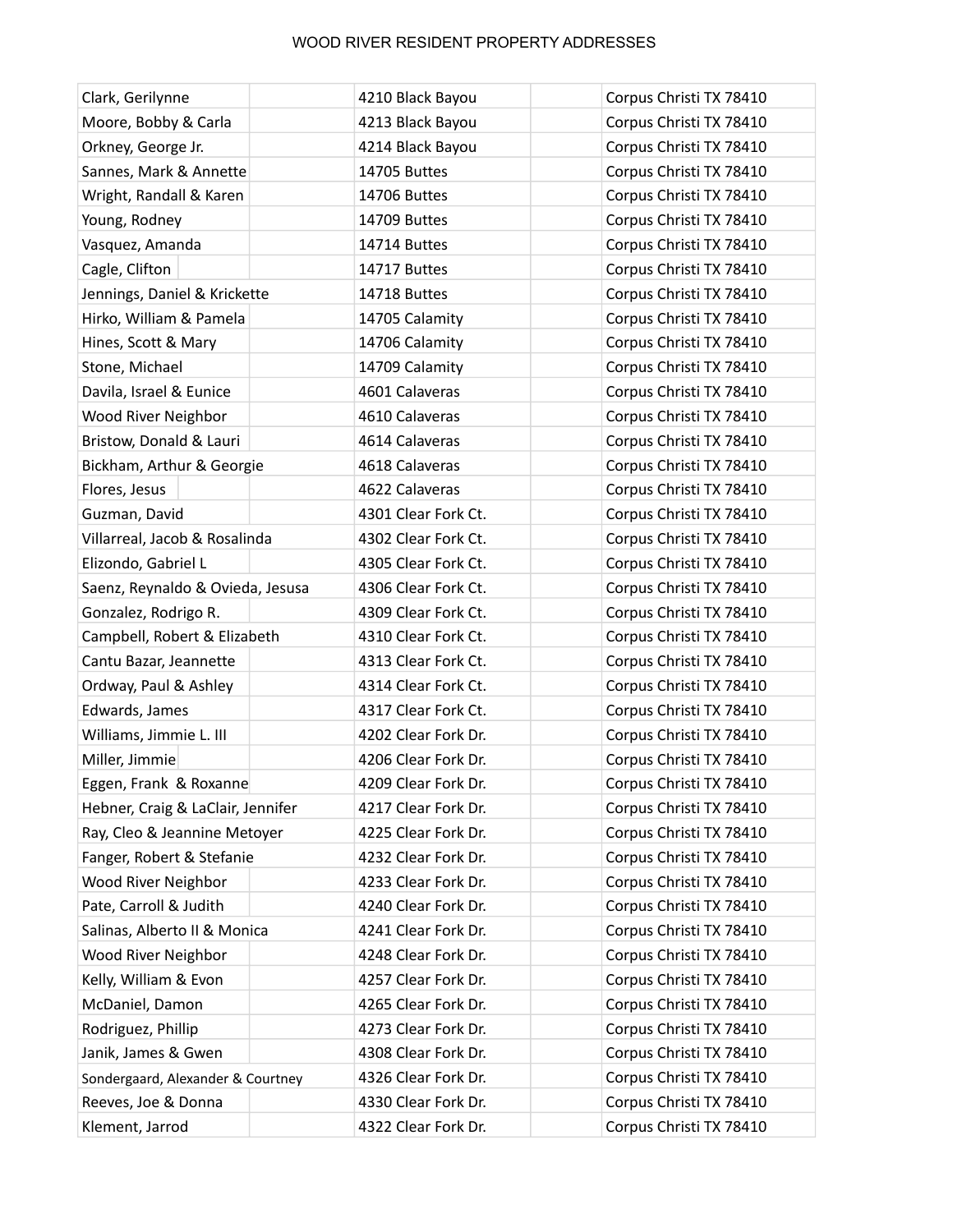| Owens, Steve                            | 4402 Clear Fork Dr.   | Corpus Christi TX 78410 |
|-----------------------------------------|-----------------------|-------------------------|
| Cuellar, Brandon M.                     | 4405 Clear Fork Dr.   | Corpus Christi TX 78410 |
| Brambila, Armando & Ovelia              | 4406 Clear Fork Dr.   | Corpus Christi TX 78410 |
| Lopez, Eric                             | 4409 Clear Fork Dr.   | Corpus Christi TX 78410 |
| Perez, Blake & Pedro                    | 4410 Clear Fork Dr.   | Corpus Christi TX 78410 |
| Ferguson, Dean & Joanne                 | 4413 Clear Fork Dr.   | Corpus Christi TX 78410 |
| Wendland, Mayme                         | 4422 Clear Fork Dr.   | Corpus Christi TX 78410 |
| Gentry, James & Katrina                 | 4426 Clear Fork Dr.   | Corpus Christi TX 78410 |
| Martinez, Alfonso & Cristy              | 4430 Clear Fork Dr.   | Corpus Christi TX 78410 |
| Wright, Donald & Sandra                 | 4433 Clear Fork Dr.   | Corpus Christi TX 78410 |
| Risinger, Dale & Kelli                  | 4434 Clear Fork Dr.   | Corpus Christi TX 78410 |
| Kestner, Joseph & Judy                  | 4437 Clear Fork Dr.   | Corpus Christi TX 78410 |
| Buitron, Guadalupe & Petra              | 4441 Clear Fork Dr.   | Corpus Christi TX 78410 |
| Summerlin, Luke & Michelle              | 4502 Clear Fork Dr.   | Corpus Christi TX 78410 |
| Cisneros, Juan and Chriselda            | 4506 Clear Fork Dr.   | Corpus Christi TX 78410 |
| Ripley, Jon                             | 4510 Clear Fork Dr.   | Corpus Christi TX 78410 |
| Elizondo, Ricardo & Maldonada, Angelica | 4514 Clear Fork Dr.   | Corpus Christi TX 78410 |
| Rose, Lindsay                           | 4518 Clear Fork Dr.   | Corpus Christi TX 78410 |
| Castillo, Almeniano & Joselle           | 4522 Clear Fork Dr.   | Corpus Christi TX 78410 |
| Hunt, Ray & Hilma                       | 4201 Cowhouse Creek   | Corpus Christi TX 78410 |
| Riley, Thomas & Kaylee                  | 4202 Cowhouse Creek   | Corpus Christi TX 78410 |
| McAuley, Bruce & Anita                  | 4205 Cowhouse Creek   | Corpus Christi TX 78410 |
| Cave, James & Melissa                   | 4206 Cowhouse Creek   | Corpus Christi TX 78410 |
| Simpson, Jackie & Joy                   | 4209 Cowhouse Creek   | Corpus Christi TX 78410 |
| Vrana, Henrietta                        | 4210 Cowhouse Creek   | Corpus Christi TX 78410 |
| Wood River Neighbor                     | 4213 Cowhouse Creek   | Corpus Christi TX 78410 |
| Sims, Abraham & Karen                   | 4214 Cowhouse Creek   | Corpus Christi TX 78410 |
| Meador, Kevin & Meredyth                | 4217 Cowhouse Creek   | Corpus Christi TX 78410 |
| Blaker, David & Jacqueline              | 4218 Cowhouse Creek   | Corpus Christi TX 78410 |
| Harrington, Joseph & Kendra             | 4221 Cowhouse Creek   | Corpus Christi TX 78410 |
| Hermann, Judith R.                      | 4222 Cowhouse Creek   | Corpus Christi TX 78410 |
| Nowell, Brian & Caroline                | 4225 Cowhouse Creek   | Corpus Christi TX 78410 |
| Miller, Casey & Cassandra               | 4226 Cowhouse Creek   | Corpus Christi TX 78410 |
| Wooldridge, James & Laura               | 4229 Cowhouse Creek   | Corpus Christi TX 78410 |
| Douglas, Marty                          | 4230 Cowhouse Creek   | Corpus Christi TX 78410 |
| Heaton, Kirby, Kari, Kaysee, Krista     | 15101 Guadalupe River | Corpus Christi TX 78410 |
| Camacho, Isaac & Janet                  | 15102 Guadalupe River | Corpus Christi TX 78410 |
| Robertson, Tommy & Lisa*                | 15109 Guadalupe River | Corpus Christi TX 78410 |
| Stalcup, Gary & Rebecca                 | 15110 Guadalupe River | Corpus Christi TX 78410 |
| Green, James & Renee                    | 15117 Guadalupe River | Corpus Christi TX 78410 |
| Ponce, Michael & Rebeco*                | 15118 Guadalupe River | Corpus Christi TX 78410 |
| Nowell, Joe & Connie                    | 15125 Guadalupe River | Corpus Christi TX 78410 |
| Gibbs, Kip & Sandra                     | 15126 Guadalupe River | Corpus Christi TX 78410 |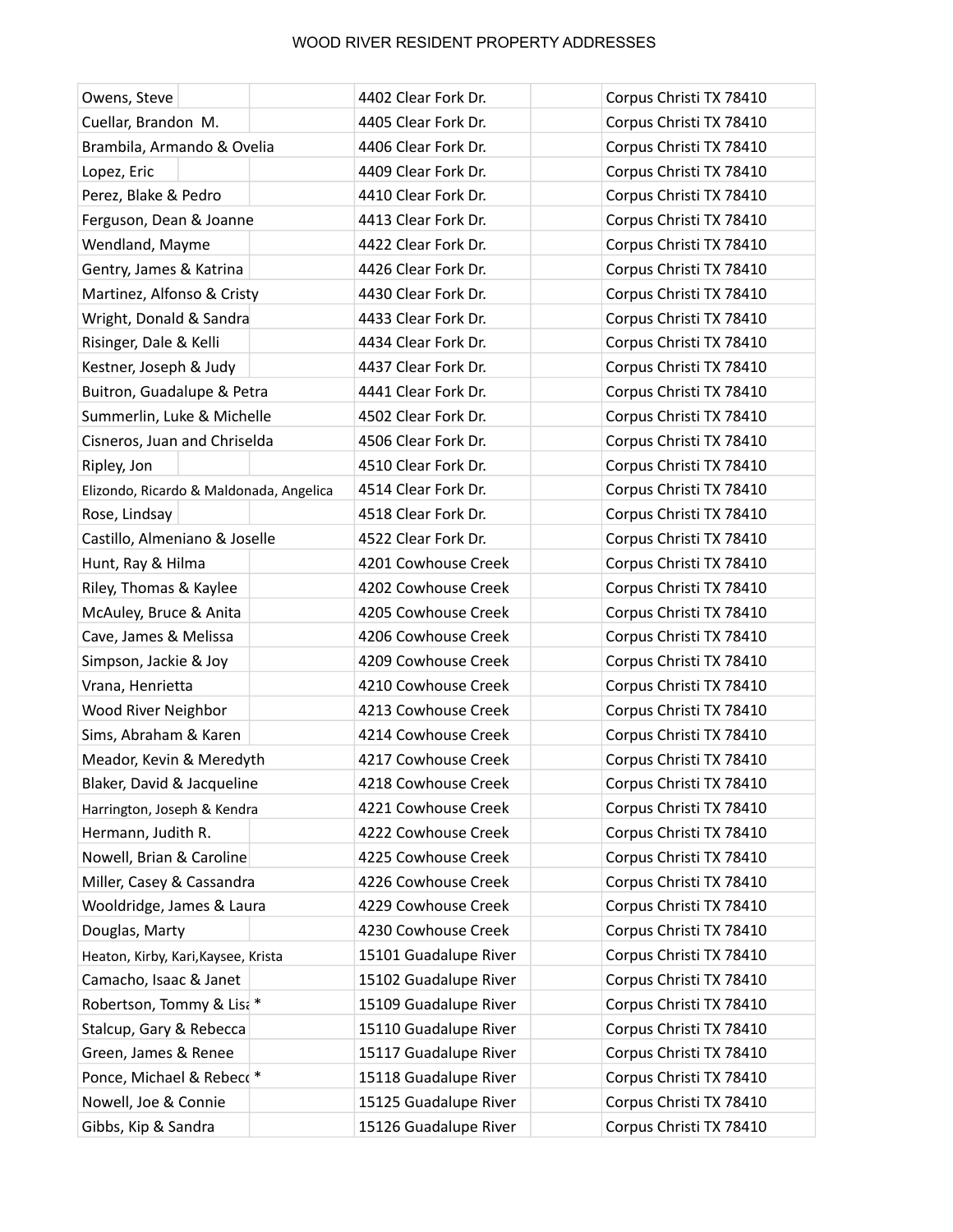| Chavarry, Richard & Theresa       | 15133 Guadalupe River | Corpus Christi TX 78410 |
|-----------------------------------|-----------------------|-------------------------|
| Quick, Robert                     | 15134 Guadalupe River | Corpus Christi TX 78410 |
| Wood River Neighbor               | 15141 Guadalupe River | Corpus Christi TX 78410 |
| Wood River Neighbor               | 15142 Guadalupe River | Corpus Christi TX 78410 |
| Perez, Richard                    | 15149 Guadalupe River | Corpus Christi TX 78410 |
| Forbes, Alexander & Eva           | 15150 Guadalupe River | Corpus Christi TX 78410 |
| Hearon, Christopher & Dayla       | 15157 Guadalupe River | Corpus Christi TX 78410 |
| Herschbach, Edward & Chlista      | 15158 Guadalupe River | Corpus Christi TX 78410 |
| Arnold, John & Molly              | 15165 Guadalupe River | Corpus Christi TX 78410 |
| Chaney, John & Gracie             | 15166 Guadalupe River | Corpus Christi TX 78410 |
| Elzner, Stephen & Deanna          | 15202 Guadalupe River | Corpus Christi TX 78410 |
| Haggerton, Holden & Hayley        | 14709 Keegan          | Corpus Christi TX 78410 |
| Koenning, Kevin & Rhonda          | 14710 Keegan          | Corpus Christi TX 78410 |
| Schultz, Timothy & Laura          | 14713 Keegan          | Corpus Christi TX 78410 |
| Moses, James & Bokhee             | 14714 Keegan          | Corpus Christi TX 78410 |
| Fair, Peter & Cheryl              | 14717 Keegan          | Corpus Christi TX 78410 |
| Reilly, Michael & Margaret        | 14721 Keegan          | Corpus Christi TX 78410 |
| Risinger, Dale & Lois             | 14722 Keegan          | Corpus Christi TX 78410 |
| Kunkel, Robert & Judy             | 14730 Keegan          | Corpus Christi TX 78410 |
| Bueno, Antonio & Sharon           | 14737 Keegan          | Corpus Christi TX 78410 |
| Harms, Peter & Forsberg, Anna     | 14738 Keegan          | Corpus Christi TX 78410 |
| Johnson, Charles & Sharon         | 14741 Keegan          | Corpus Christi TX 78410 |
| Debellas, Joseph & Nora           | 14742 Keegan          | Corpus Christi TX 78410 |
| Garcia, Jessie & Velma            | 14745 Keegan          | Corpus Christi TX 78410 |
| Goldman, William & Emily          | 4101 Kickapoo         | Corpus Christi TX 78410 |
| Wood River Neighbor               | 4105 Kickapoo         | Corpus Christi TX 78410 |
| $\ast$<br>King, Elroy & Sandra    | 4106 Kickapoo         | Corpus Christi TX 78410 |
| Wood River Neighbor               | 4109 Kickapoo         | Corpus Christi TX 78410 |
| Duff, Cynthia Ann                 | 4110 Kickapoo         | Corpus Christi TX 78410 |
| Keenum, Larry & Patricia          | 4301 Lavaca River     | Corpus Christi TX 78410 |
| Stafford, Pamela                  | 4302 Lavaca River     | Corpus Christi TX 78410 |
| Garcia, Samuel                    | 4305 Lavaca River     | Corpus Christi TX 78410 |
| Devos, William & Krystal          | 4306 Lavaca River     | Corpus Christi TX 78410 |
| $\ast$<br>Kucera, Jason & Natalie | 4309 Lavaca River     | Corpus Christi TX 78410 |
| McCloy, Zachary & Sarah           | 4310 Lavaca River     | Corpus Christi TX 78410 |
| Still, King Jr.                   | 4312 Lavaca River     | Corpus Christi TX 78410 |
| Flores, Pilar & Bertha            | 4313 Lavaca River     | Corpus Christi TX 78410 |
| Revis, Timothy & Elizabeth        | 4314 Lavaca River     | Corpus Christi TX 78410 |
| Wood River Neighbor               | 4201 Medina Springs   | Corpus Christi TX 78410 |
| Untalan, Jose III                 | 4202 Medina Springs   | Corpus Christi TX 78410 |
| Brown, Sterling & Aubrey          | 4206 Medina Springs   | Corpus Christi TX 78410 |
| Wiley, Hank                       | 4209 Medina Springs   | Corpus Christi TX 78410 |
| Heyster, Robert & Tai             | 4213 Medina Springs   | Corpus Christi TX 78410 |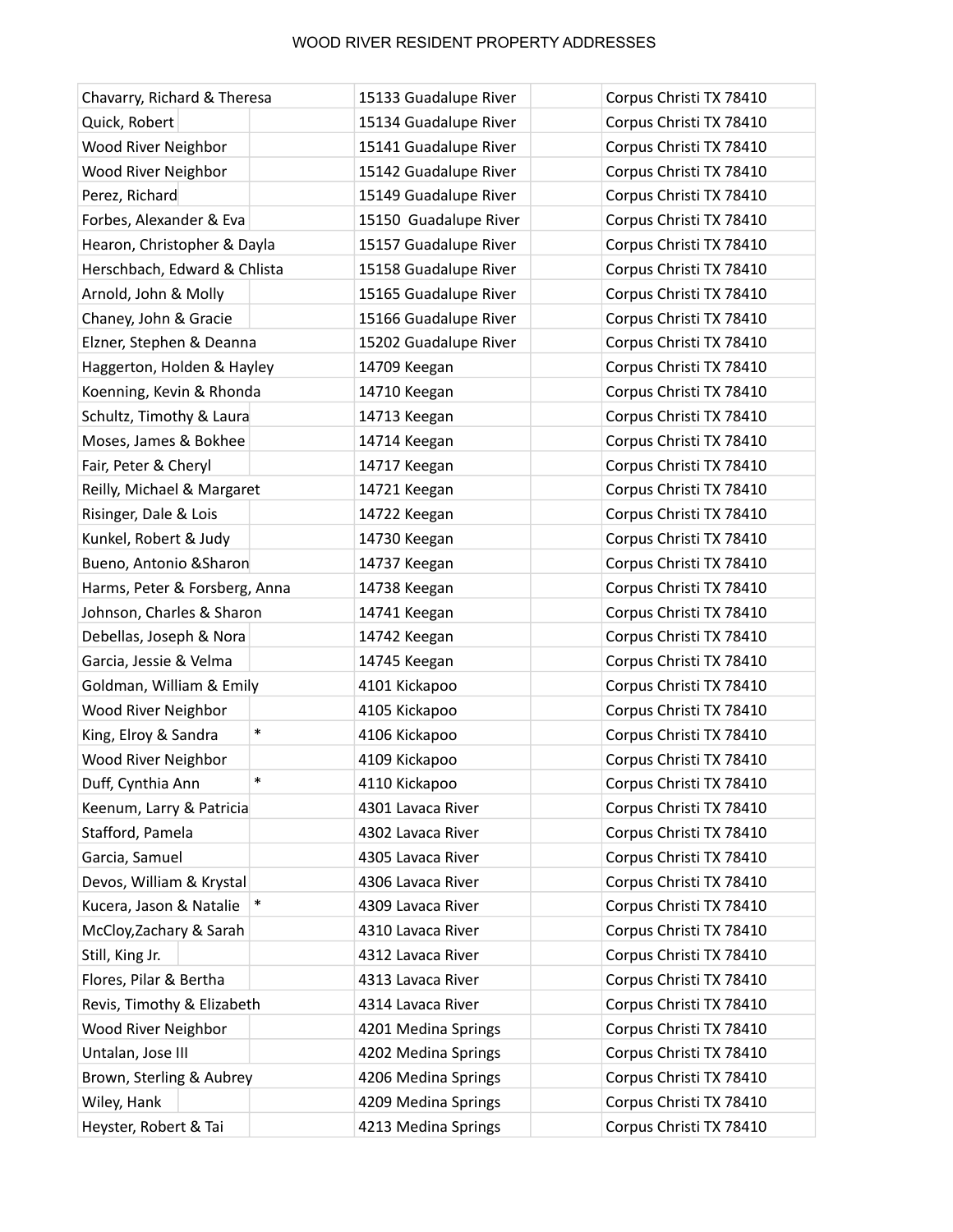| Rodriguez, Amber                 | 4201 Olmos River     | Corpus Christi TX 78410 |
|----------------------------------|----------------------|-------------------------|
| Matherly, Aaron & Rebecca        | 4205 Olmos River     | Corpus Christi TX 78410 |
| Marshall, Brandon & Amanda       | 4209 Olmos River     | Corpus Christi TX 78410 |
| Vela, Alvaro                     | 4210 Olmos River     | Corpus Christi TX 78410 |
| Slaughter, Gerald                | 4213 Olmos River     | Corpus Christi TX 78410 |
| Sanders, Shane & Michelle        | 4214 Olmos River     | Corpus Christi TX 78410 |
| Eason, Ronnie & Jo Lynn          | 4218 Olmos River     | Corpus Christi TX 78410 |
| Perez, Hilberto, Jr. & Monica    | 4201Peach Creek Ct.  | Corpus Christi TX 78410 |
| Castro, Leonel & Yvette          | 4202 Peach Creek Ct. | Corpus Christi TX 78410 |
| Tipps, Trevor & Heather          | 4205 Peach Creek Ct. | Corpus Christi TX 78410 |
| $\ast$<br>Rice, Darren & Rebecca | 4206 Peach Creek Ct. | Corpus Christi TX 78410 |
| Potter, Jonathan & Kelsey        | 4209 Peach Creek Ct. | Corpus Christi TX 78410 |
| Higgins, John & Idee             | 4210 Peach Creek Ct. | Corpus Christi TX 78410 |
| McKim, David & Jessica           | 4213 Peach Creek Ct. | Corpus Christi TX 78410 |
| Duff, Danny & Elizabeth          | 4214 Peach Creek Ct. | Corpus Christi TX 78410 |
| Ortega, Isaac & Jessica          | 4217 Peach Creek Ct. | Corpus Christi TX 78410 |
| Gonzales, Raynaldo & Victoria    | 4218 Peach Creek Ct. | Corpus Christi TX 78410 |
| Knopp, Gregory                   | 4221 Peach Creek Ct. | Corpus Christi TX 78410 |
| Reeves, James & Nancy            | 4301 Pecan Bayou     | Corpus Christi TX 78410 |
| Goodman, Nicholas J.             | 4302 Pecan Bayou     | Corpus Christi TX 78410 |
| Newell, Rodney                   | 4305 Pecan Bayou     | Corpus Christi TX 78410 |
| Smith, David & Rosemary          | 4306 Pecan Bayou     | Corpus Christi TX 78410 |
| Wood River Neighbor              | 4309 Pecan Bayou     | Corpus Christi TX 78410 |
| Otahal, Sidney & Kathy           | 4310 Pecan Bayou     | Corpus Christi TX 78410 |
| Whitehead, William               | 4313 Pecan Bayou     | Corpus Christi TX 78410 |
| O'Kelley, Brandon Michael        | 4314 Pecan Bayou     | Corpus Christi TX 78410 |
| Tennill, Wade & Jennifer         | 4317 Pecan Bayou     | Corpus Christi TX 78410 |
| Smart, Nathan James              | 4318 Pecan Bayou     | Corpus Christi TX 78410 |
| Salazar, Jose & Esthela          | 4321 Pecan Bayou     | Corpus Christi TX 78410 |
| Hulsey, Cheryl                   | 4322 Pecan Bayou     | Corpus Christi TX 78410 |
| Chambliss, Jason & Rebecca       | 15110 Pecos River    | Corpus Christi TX 78410 |
| Garcia, Luis & Zulema            | 15118 Pecos River    | Corpus Christi TX 78410 |
| Weaver, John                     | 15125 Pecos River    | Corpus Christi TX 78410 |
| Paul, Teresa                     | 15126 Pecos River    | Corpus Christi TX 78410 |
| Smolik, Deborah                  | 15133 Pecos River    | Corpus Christi TX 78410 |
| Montano, Marquis, & Chris        | 15134 Pecos River    | Corpus Christi TX 78410 |
| Montez, Ronnie & Corinne         | 15141 Pecos River    | Corpus Christi TX 78410 |
| Besinaiz, Daniel & Jeni          | 15142 Pecos River    | Corpus Christi TX 78410 |
| Husein, Jamal & Iman             | 15201 Pecos River    | Corpus Christi TX 78410 |
| Riley, Mark                      | 15209 Pecos River    | Corpus Christi TX 78410 |
| Litton, Dennis                   | 15217 Pecos River    | Corpus Christi TX 78410 |
| Wood River Neighbor              | 15225 Pecos River    | Corpus Christi TX 78410 |
| Kieschnick, Kevin & Jana         | 15233 Pecos River    | Corpus Christi TX 78410 |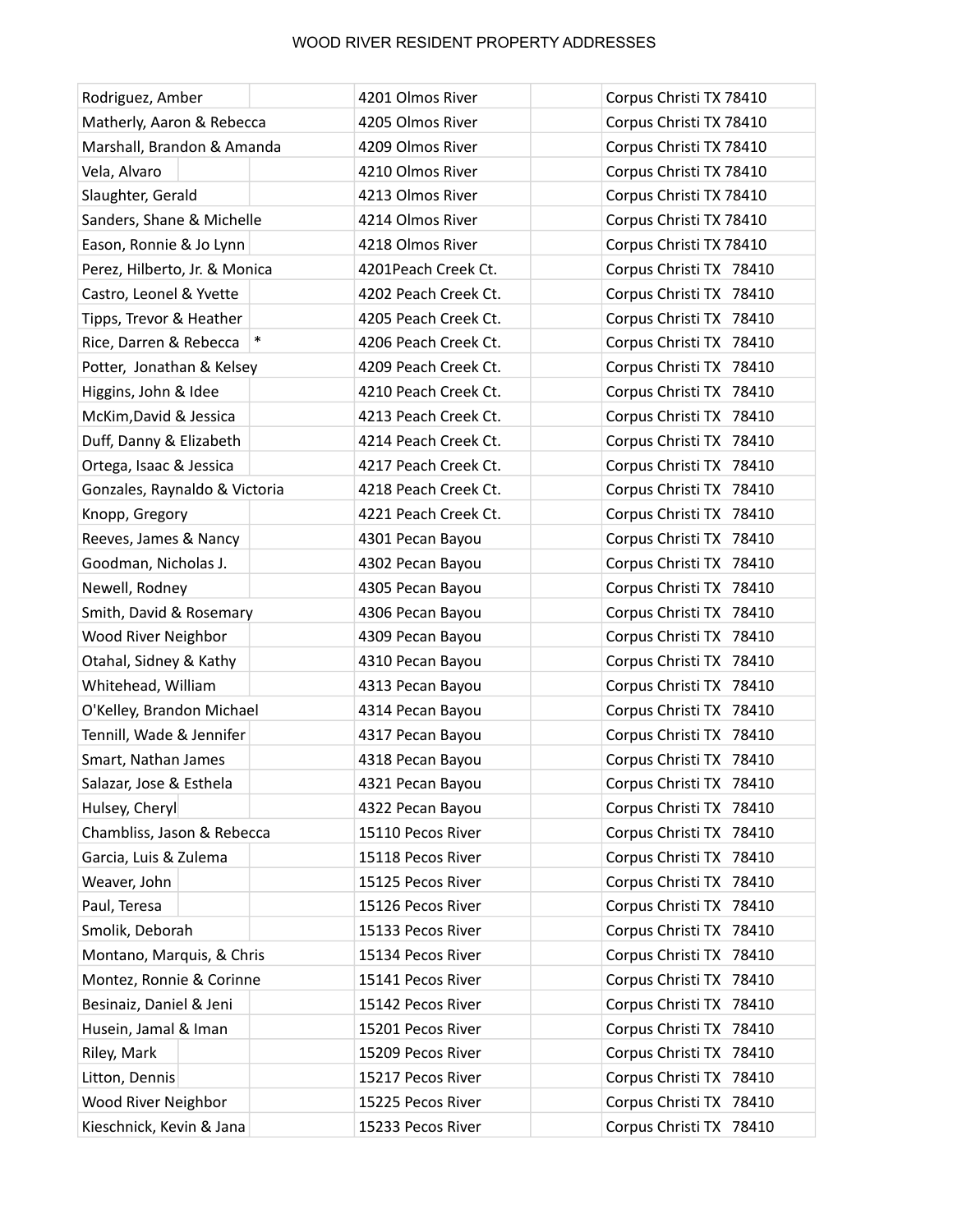| Killian, Vance N              | 15241 Pecos River      | Corpus Christi TX 78410 |
|-------------------------------|------------------------|-------------------------|
| Saavedra, Rachel              | 15249 Pecos River      | Corpus Christi TX 78410 |
| Bryson, Phillip               | 15257 Pecos River      | Corpus Christi TX 78410 |
| Ferguson, Billy & Rhonda*     | 4121 Petronila Creek   | Corpus Christi TX 78410 |
| Coleman, David & Tracy        | 4125 Petronila Creek   | Corpus Christi TX 78410 |
| Gorena, Jose Jr.              | 4129 Petronila Creek   | Corpus Christi TX 78410 |
| Vega, Stephanie               | 4133 Petronila Creek   | Corpus Christi TX 78410 |
| Cotton, Kenneth & Druanne     | 4134 Petronila Creek   | Corpus Christi TX 78410 |
| Wood River Neighbor           | 4201 Petronila Creek   | Corpus Christi TX 78410 |
| Rod, Paula                    | 4202 Petronila Creek   | Corpus Christi TX 78410 |
| Escobar, Gilbert & Cynthia    | 4205 Petronila Creek   | Corpus Christi TX 78410 |
| Garrett, Denise               | 4206 Petronila Creek   | Corpus Christi TX 78410 |
| Velasco, Diana                | 4209 Petronila Creek   | Corpus Christi TX 78410 |
| Renfro, Sandra                | 4210 Petronila Creek   | Corpus Christi TX 78410 |
| Wood River Neighbor           | 4213 Petronila Creek   | Corpus Christi TX 78410 |
| Gomez, Antonio                | 4214 Petronila Creek   | Corpus Christi TX 78410 |
| Prince, Robert & Linda        | 4217 Petronila Creek   | Corpus Christi TX 78410 |
| $\ast$<br>Zhao, Xiaohang      | 4218 Petronila Creek   | Corpus Christi TX 78410 |
| Robertson, Ronald & Magdalena | 4221 Petronila Creek   | Corpus Christi TX 78410 |
| Danaher, Philip & Anita       | 4222 Petronila Creek   | Corpus Christi TX 78410 |
| Francis, Jerrod               | 4225 Petronila Creek   | Corpus Christi TX 78410 |
| McGovern, Joseph & Elizabeth  | 4226 Petronila Creek   | Corpus Christi TX 78410 |
| Rodriguez, Vivian             | 4229 Petronila Creek   | Corpus Christi TX 78410 |
| Garza, Adan & Alisha          | 4230 Petronila Creek   | Corpus Christi TX 78410 |
| Benavides, Barbara & Alex     | 4233 Petronila Creek   | Corpus Christi TX 78410 |
| Wetherbee, Gary & Shelley     | 4235 Petronila Creek   | Corpus Christi TX 78410 |
| Hillin, Matthew & Jennifer    | 14911 Petronilla Creek | Corpus Christi TX 78410 |
| Anderson, Bradley & Quintella | 14915 Petronilla Creek | Corpus Christi TX 78410 |
| Garza, Chris Jr.              | 14916 Petronilla Creek | Corpus Christi TX 78410 |
| Koliba, Chris & Carrie        | 14919 Petronilla Creek | Corpus Christi TX 78410 |
| Wood River Neighbor           | 14920 Petronilla Creek | Corpus Christi TX 78410 |
| Picozzi, Mark & Kimberly      | 14923 Petronilla Creek | Corpus Christi TX 78410 |
| Cornett, Susan                | 14924 Petronilla Creek | Corpus Christi TX 78410 |
| Vatankhan, Mehran & Sepideh   | 14927 Petronilla Creek | Corpus Christi TX 78410 |
| Wood River Neighbor           | 14928 Petronilla Creek | Corpus Christi TX 78410 |
| Vasquez, Lizbeth              | 14931 Petronilla Creek | Corpus Christi TX 78410 |
| Brunkenhoefer, Kim            | 14935 Petronilla Creek | Corpus Christi TX 78410 |
| Bergeron, Steven & Tammy      | 4301 Platte River      | Corpus Christi TX 78410 |
| Grajeda, Robert & Lori Ann    | 4302 Platte River      | Corpus Christi TX 78410 |
| Trevino, Steve Jr.            | 4305 Platte River      | Corpus Christi TX 78410 |
| Villa, Marcos & Lori          | 4306 Platte River      | Corpus Christi TX 78410 |
| Cecava, Nicholas & April      | 4309 Platte River      | Corpus Christi TX 78410 |
| Harkins, Luanne/ Walt, George | 4310 Platte River      | Corpus Christi TX 78410 |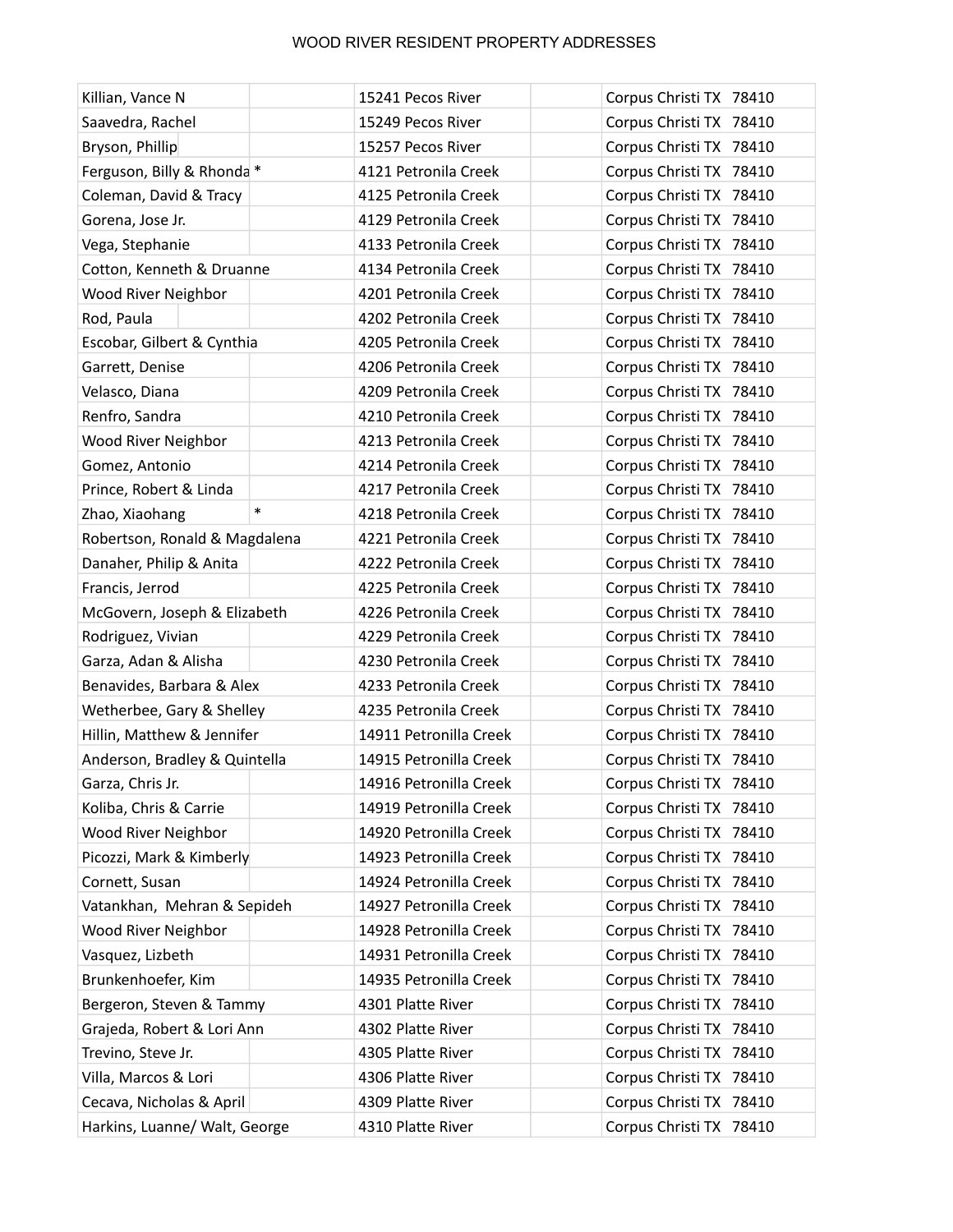| Wood River Neighbor                  | $\ast$ | 4314 Platte River   | Corpus Christi TX 78410 |
|--------------------------------------|--------|---------------------|-------------------------|
| Ellis, William & Ashley              |        | 4318 Platte River   | Corpus Christi TX 78410 |
| Cavazos, Rose Marie                  |        | 4322 Platte River   | Corpus Christi TX 78410 |
| Otahal, Benjamin & Gaye              |        | 4326 Platte River   | Corpus Christi TX 78410 |
| Conde, George & Robin                |        | 14701 Prairie Creek | Corpus Christi TX 78410 |
| Solis, Daniel G                      | $\ast$ | 14709 Prairie Creek | Corpus Christi TX 78410 |
| Paslay, Jobe & Julie                 |        | 14716 Prairie Creek | Corpus Christi TX 78410 |
| Wood River Neighbor                  |        | 14717 Prairie Creek | Corpus Christi TX 78410 |
| Wood River Neighbor                  |        | 14725 Prairie Creek | Corpus Christi TX 78410 |
| Soza, Isidro & Natalie               |        | 14732 Prairie Creek | Corpus Christi TX 78410 |
| Grabinger-Silva, Sylvia              |        | 14733 Prairie Creek | Corpus Christi TX 78410 |
| Thurston, William & Betty            |        | 14740 Prairie Creek | Corpus Christi TX 78410 |
| Williams, Kyle                       |        | 14741 Prairie Creek | Corpus Christi TX 78410 |
| Barling, Carol                       |        | 14748 Prairie Creek | Corpus Christi TX 78410 |
| Grissom, Patrick & Christine         |        | 14749 Prairie Creek | Corpus Christi TX 78410 |
| Wood River Neighbor                  |        | 14757 Prairie Creek | Corpus Christi TX 78410 |
| Wood River Neighbor                  | $\ast$ | 14765 Prairie Creek | Corpus Christi TX 78410 |
| Barnett, Robert                      |        | 14773 Prairie Creek | Corpus Christi TX 78410 |
| Richey, David                        |        | 14781 Prairie Creek | Corpus Christi TX 78410 |
| Santillan, Jose/Vasquez, Jennifer S. |        | 14789 Prairie Creek | Corpus Christi TX 78410 |
| White, Wayne & Amber                 |        | 14798 Prairie Creek | Corpus Christi TX 78410 |
| Sanderlin, James & Lauri             |        | 4105 Rapids Dr.     | Corpus Christi TX 78410 |
| Odom, James & Myrna                  |        | 4109 Rapids Dr.     | Corpus Christi TX 78410 |
| Davila, Oscar & Erica                |        | 4110 Rapids Dr.     | Corpus Christi TX 78410 |
| Sims, Rose                           |        | 4113 Rapids Dr.     | Corpus Christi TX 78410 |
| Duncan, Richard & Janet              |        | 4117 Rapids Dr.     | Corpus Christi TX 78410 |
| Yzaguirre, Fidel & Millie            |        | 4118 Rapids Dr.     | Corpus Christi TX 78410 |
| Zonkel, Sean & Katherine             |        | 4122 Rapids Dr.     | Corpus Christi TX 78410 |
| Rodriguez, Roland & Doris            |        | 4125 Rapids Dr.     | Corpus Christi TX 78410 |
| Markert, Bill & MaryAnn              |        | 4129 Rapids Dr.     | Corpus Christi TX 78410 |
| Harvey, Katie                        |        | 4132 Rapids Dr.     | Corpus Christi TX 78410 |
| Carruth, Dennis & Kathy              |        | 4133 Rapids Dr.     | Corpus Christi TX 78410 |
| Wood River Neighbor                  |        | 4137 Rapids Dr.     | Corpus Christi TX 78410 |
| Murphy, Ellen C.                     |        | 4141 Rapids Dr.     | Corpus Christi TX 78410 |
| Hernandez, Alberto                   |        | 4201 Rapids Dr.     | Corpus Christi TX 78410 |
| Moreno, John                         |        | 4202 Rapids Dr.     | Corpus Christi TX 78410 |
| Deer, David & Cheryl                 |        | 4205 Rapids Dr.     | Corpus Christi TX 78410 |
| Martinez, Manuel & Lora              |        | 4206 Rapids Dr.     | Corpus Christi TX 78410 |
| Garza, Juan & Araceli                |        | 4209 Rapids Dr.     | Corpus Christi TX 78410 |
| Henderson, James                     |        | 4210 Rapids Dr.     | Corpus Christi TX 78410 |
| McComb, Margaret                     |        | 4217 Rapids Dr.     | Corpus Christi TX 78410 |
| Otterson, Jacob                      |        | 4213 Rapids Dr.     | Corpus Christi TX 78410 |
| Burns, Bryan & Christi               |        | 4214 Rapids Dr.     | Corpus Christi TX 78410 |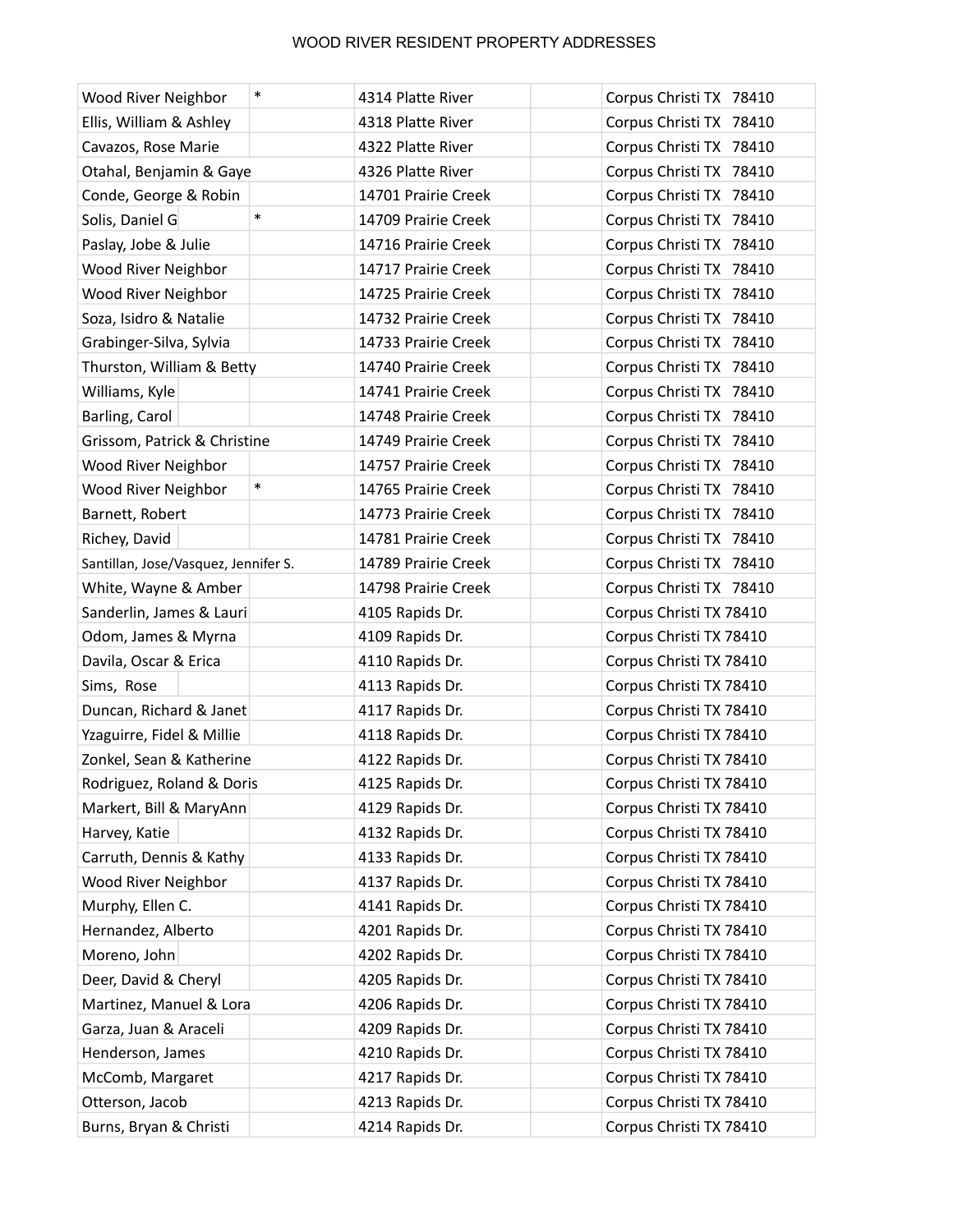| Lawhon, Erin                       | 4218 Rapids Dr.     | Corpus Christi TX 78410 |
|------------------------------------|---------------------|-------------------------|
| Litchfield, Patsy                  | 4221 Rapids Dr.     | Corpus Christi TX 78410 |
| Wood River Neighbor                | 4225 Rapids Dr.     | Corpus Christi TX 78410 |
| Polk, Chelsea                      | 4222 Rapids Dr.     | Corpus Christi TX 78410 |
| Majek, Ron & Pamela                | 4226 Rapids Dr.     | Corpus Christi TX 78410 |
| Hill, Robert & Kathy               | 4229 Rapids Dr.     | Corpus Christi TX 78410 |
| Strong, Jeremy & Lazare, Sabrina   | 4230 Rapids Dr.     | Corpus Christi TX 78410 |
| Klawinsky, Kyle                    | 4233 Rapids Dr.     | Corpus Christi TX 78410 |
| McQueen, William & Jaime           | 4234 Rapids Dr.     | Corpus Christi TX 78410 |
| Toepfer, Ernst IV & Jill           | 4237 Rapids Dr.     | Corpus Christi TX 78410 |
| Herrera, Derrick & DeLeon, Alisson | 4238 Rapids Dr.     | Corpus Christi TX 78410 |
| Hadden, Robert                     | 4241 Rapids Dr.     | Corpus Christi TX 78410 |
| Moreno, Juan                       | 4242 Rapids Dr.     | Corpus Christi TX 78410 |
| Blankenship, David & Heather       | 4245 Rapids Dr.     | Corpus Christi TX 78410 |
| Wood River Neighbor                | 4249 Rapids Dr.     | Corpus Christi TX 78410 |
| Villareal, Randy & Gwen            | 4253 Rapids Dr.     | Corpus Christi TX 78410 |
| Farris, Paul                       | 14558 Red River Dr. | Corpus Christi TX 78410 |
| Craig, Kathleen                    | 14563 Red River Dr. | Corpus Christi TX 78410 |
| Pena, Ruben 8 Veronica             | 14571 Red River Dr. | Corpus Christi TX 78410 |
| Rodriguez, Victoria                | 14601 Red River Dr. | Corpus Christi TX 78410 |
| Fuqua, Tobey & Natalie             | 14609 Red River Dr. | Corpus Christi TX 78410 |
| Wood River Neighbor                | 14610 Red River Dr. | Corpus Christi TX 78410 |
| Cupp, Stephen & Sandra             | 14617 Red River Dr. | Corpus Christi TX 78410 |
| Simmons, Cody & Stephanie          | 14618 Red River Dr. | Corpus Christi TX 78410 |
| Van Meter, Judy                    | 14625 Red River Dr. | Corpus Christi TX 78410 |
| Roy, Everett & Robin               | 14626 Red River Dr. | Corpus Christi TX 78410 |
| McLaughlin, Mr. & Mrs.             | 14633 Red River Dr. | Corpus Christi TX 78410 |
| Pickens, Joseph R & Kaycee G       | 14634 Red River Dr. | Corpus Christi TX 78410 |
| Covington, James & Pat             | 14641 Red River Dr. | Corpus Christi TX 78410 |
| Barrett, Tracey                    | 14642 Red River Dr. | Corpus Christi TX 78410 |
| Stewart, Anthony & Alma            | 14649 Red River Dr. | Corpus Christi TX 78410 |
| Pettit, Steve & Laura              | 14650 Red River Dr. | Corpus Christi TX 78410 |
| Wood River Neighbor                | 14664 Red River Dr. | Corpus Christi TX 78410 |
| Faughn, Kenneth & Melinda          | 14657 Red River Dr. | Corpus Christi TX 78410 |
| Liska, Ben                         | 14702 Red River Dr. | Corpus Christi TX 78410 |
| Tilton, Joseph & Carmen            | 14709 Red River Dr. | Corpus Christi TX 78410 |
| Hefte, Mary Tom                    | 14710 Red River Dr. | Corpus Christi TX 78410 |
| McCants, Earle & Rachel            | 14717 Red River Dr. | Corpus Christi TX 78410 |
| Browning, Shane & Denise           | 14718 Red River Dr. | Corpus Christi TX 78410 |
| Marion, David                      | 14726 Red River Dr. | Corpus Christi TX 78410 |
| Kotzur, Patricia & Benigna         | 14733 Red River Dr. | Corpus Christi TX 78410 |
| Nesbitt, Charles/Hinojosa, Marissa | 14734 Red River Dr. | Corpus Christi TX 78410 |
| Cotton, Michael & Katie            | 14742 Red River Dr. | Corpus Christi TX 78410 |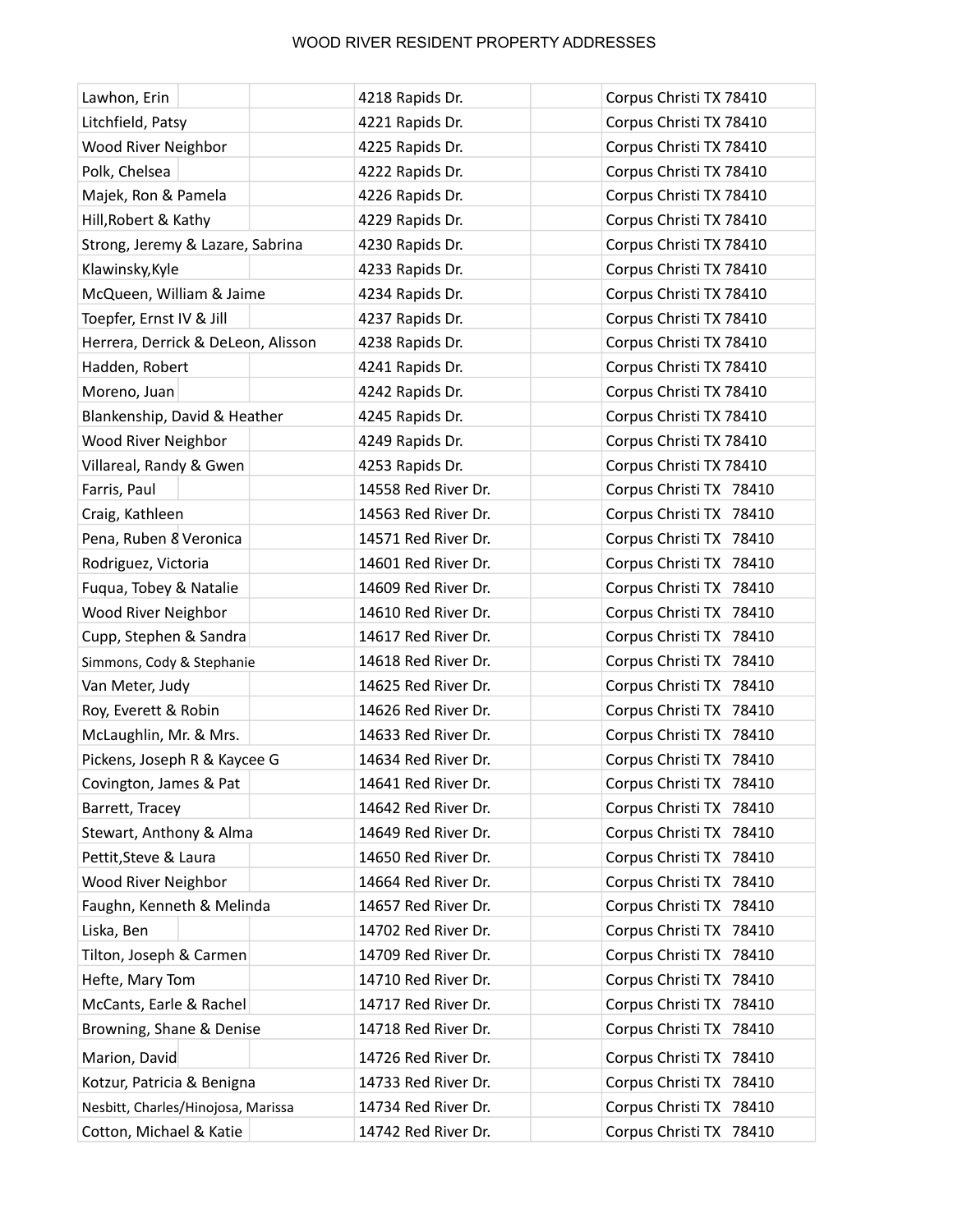| Smith, Laurel                     | 14750 Red River Dr. | Corpus Christi TX 78410 |
|-----------------------------------|---------------------|-------------------------|
| Wallace, Gayland & Yvette         | 14757 Red River Dr. | Corpus Christi TX 78410 |
| Reasner, Michael & Clarita        | 14763 Red River Dr. | Corpus Christi TX 78410 |
| Wood River Neighbor               | 14764 Red River Dr. | Corpus Christi TX 78410 |
| Wood River Neighbor               | 14802 Red River Dr. | Corpus Christi TX 78410 |
| Miller, Stefnie                   | 14810 Red River Dr. | Corpus Christi TX 78410 |
| Holland, Craig & Charlene         | 14818 Red River Dr. | Corpus Christi TX 78410 |
| Martinez, Hugo Jr. & Marisol      | 14825 Red River Dr. | Corpus Christi TX 78410 |
| Byars, Philip & Amy               | 14826 Red River Dr. | Corpus Christi TX 78410 |
| Gorman, William & Kathy           | 14833 Red River Dr. | Corpus Christi TX 78410 |
| Hirschfield, Jon & Heather        | 14834 Red River Dr. | Corpus Christi TX 78410 |
| Newton, Scott & Claire            | 14841 Red River Dr. | Corpus Christi TX 78410 |
| Cook, Warren & Shirley            | 14850 Red River Dr. | Corpus Christi TX 78410 |
| Martinez, Sammy Joe               | 14849 Red River Dr. | Corpus Christi TX 78410 |
| Mitchell, Wesley & Gaby           | 14857 Red River Dr. | Corpus Christi TX 78410 |
| Boatright, David & Elizabeth      | 14858 Red River Dr. | Corpus Christi TX 78410 |
| Gelabert, Nicholas J.             | 14901 Red River Dr. | Corpus Christi TX 78410 |
| Leyva, Jesus                      | 14905 Red River Dr. | Corpus Christi TX 78410 |
| Torres, Jose & Mary Alice         | 14909 Red River Dr. | Corpus Christi TX 78410 |
| Bowden, Michael                   | 14913 Red River Dr. | Corpus Christi TX 78410 |
| Arche, Lytle & Hallmark, Janette  | 14917 Red River Dr. | Corpus Christi TX 78410 |
| Turner, Jeff & Karen              | 14921 Red River Dr. | Corpus Christi TX 78410 |
| Cervantez, Jose & Melisa          | 14925 Red River Dr. | Corpus Christi TX 78410 |
| Stewart, Shane & Emily            | 14929 Red River Dr. | Corpus Christi TX 78410 |
| Harmon, Robert & Laura            | 15001 Red River Dr. | Corpus Christi TX 78410 |
| Steglich, Robert & Courtney       | 4109 River Hill Dr. | Corpus Christi TX 78410 |
| Gleim, Jason & Cordova, Melissa   | 4117 River Hill Dr. | Corpus Christi TX 78410 |
| Vasquez, Angelica                 | 4125 River Hill Dr. | Corpus Christi TX 78410 |
| Kavanaugh, John & Kassidy         | 4133 River Hill Dr. | Corpus Christi TX 78410 |
| Medrano, Marcus & Robles, Crystal | 4141 River Hill Dr. | Corpus Christi TX 78410 |
| Whitton, Lynda                    | 4149 River Hill Dr. | Corpus Christi TX 78410 |
| Tanguma, John                     | 4201 River Hill Dr. | Corpus Christi TX 78410 |
| Garza, Eleodoro & Irma            | 4205 River Hill Dr. | Corpus Christi TX 78410 |
| Cloke, Laythan & Whitney          | 4209 River Hill Dr. | Corpus Christi TX 78410 |
| Cooley, Amy                       | 4213 River Hill Dr. | Corpus Christi TX 78410 |
| Garza, Rene                       | 4217 River Hill Dr. | Corpus Christi TX 78410 |
| Darby, Linda & Cunningham, Ann    | 4221 River Hill Dr. | Corpus Christi TX 78410 |
| $\ast$<br>Sordia, Tyler           | 4465 River Park Dr. | Corpus Christi TX 78410 |
| Villarreal, Juan & Yolanda        | 4466 River Park Dr. | Corpus Christi TX 78410 |
| Gayaut, Gilbert & Susan           | 4501 River Park Dr. | Corpus Christi TX 78410 |
| Fordtran, William & Pamela        | 4502 River Park Dr. | Corpus Christi TX 78410 |
| Verrett, Leo & Sharon             | 4509 River Park Dr. | Corpus Christi TX 78410 |
| Dugger, Bruce & Janie             | 4510 River Park Dr. | Corpus Christi TX 78410 |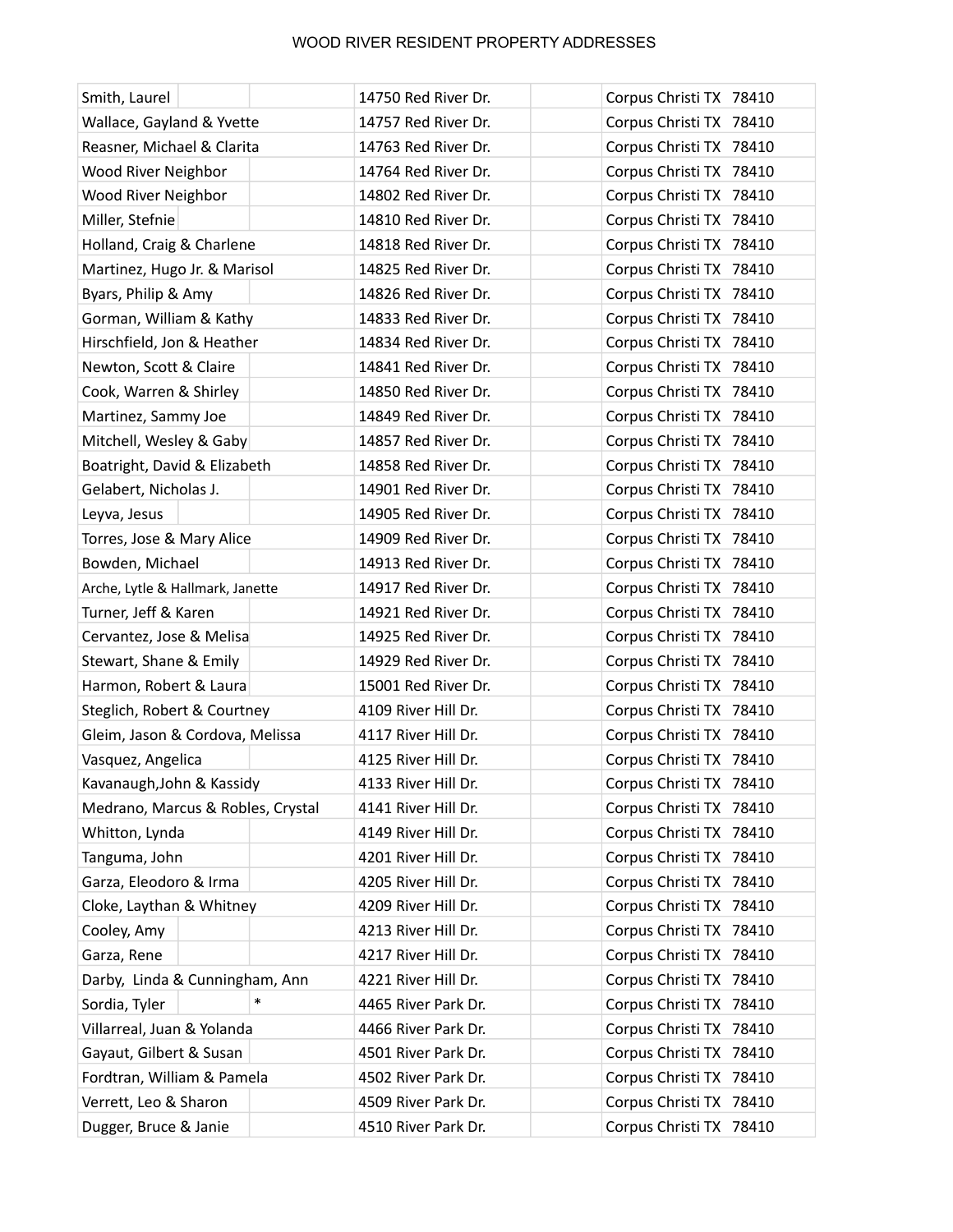| Wilmoth, Robert & Lopez, Sara         | 4517 River Park Dr.   | Corpus Christi TX 78410 |
|---------------------------------------|-----------------------|-------------------------|
| Hefte, Kenneth & Lauri                | 4518 River Park Dr.   | Corpus Christi TX 78410 |
| Tompkins, Kent & Kimberly             | 4525 River Park Dr.   | Corpus Christi TX 78410 |
| Balboa, Shawn & Renee                 | 4526 River Park Dr.   | Corpus Christi TX 78410 |
| Secrest, John & Claudia               | 4533 River Park Dr.   | Corpus Christi TX 78410 |
| Hart, Rodney & Lesley                 | 4534 River Park Dr.   | Corpus Christi TX 78410 |
| Smith, Arlina                         | 4549 River Park Dr.   | Corpus Christi TX 78410 |
| Berry, Dennis & Bonnie                | 4550 River Park Dr.   | Corpus Christi TX 78410 |
| Cassidy, JB & Pamela                  | 4557 River Park Dr.   | Corpus Christi TX 78410 |
| Hellickson, Mickey & Noemi            | 4558 River Park Dr.   | Corpus Christi TX 78410 |
| Cravey, Matthew & Cindy               | 4565 River Park Dr.   | Corpus Christi TX 78410 |
| Shores, Kenneth & Brandalyn           | 4566 River Park Dr.   | Corpus Christi TX 78410 |
| Fonte, Stephen & Fayette <sup>*</sup> | 4573 River Park Dr.   | Corpus Christi TX 78410 |
| Ruckstuhl, David & Sara               | 4574 River Park Dr.   | Corpus Christi TX 78410 |
| Bowden, Calvin & Misty                | 4577 River Park Dr.   | Corpus Christi TX 78410 |
| Manheimer, John                       | 4578 River Park Dr.   | Corpus Christi TX 78410 |
| Kalsted, Charles L                    | 4582 River Park Dr.   | Corpus Christi TX 78410 |
| Power, Herbert & Kathryn              | 4585 River Park Dr.   | Corpus Christi TX 78410 |
| Schuchert, Cody                       | 4586 River Park Dr.   | Corpus Christi TX 78410 |
| Thornton, Eddie                       | 4589 River Park Dr.   | Corpus Christi TX 78410 |
| DeReese, Dennis / Shelby              | PO Box 10590          | Corpus Christi TX 78460 |
| Weis, Jeffrey & Julie Ann             | 4598 River Park Dr.   | Corpus Christi TX 78410 |
| Klement, Dana & Merriman, Joshua      | 14911 Sandy Creek Ct. | Corpus Christi TX 78410 |
| Saulter, David                        | 14915 Sandy Creek Ct. | Corpus Christi TX 78410 |
| Jones, Daniel & Christine             | 14916 Sandy Creek Ct. | Corpus Christi TX 78410 |
| Hernandez, Jesus & Janie              | 14919 Sandy Creek Ct. | Corpus Christi TX 78410 |
| Rosenbaum, Robert & Jackie            | 14920 Sandy Creek Ct. | Corpus Christi TX 78410 |
| Rivera-Lengal, Jose/Colon, Ruth       | 14923 Sandy Creek Ct. | Corpus Christi TX 78410 |
| King, Richard & Mary Jo               | 14927 Sandy Creek     | Corpus Christi TX 78410 |
| Reyes, Rebecca                        | 14928 Sandy Creek     | Corpus Christi TX 78410 |
| Mollema, John                         | 14924 Sandy Creek Ct. | Corpus Christi TX 78410 |
| Clifford, Michael & Judith            | 14931 Sandy Creek Ct. | Corpus Christi TX 78410 |
| McDonald, Gary & Laura                | 14932 Sandy Creek Ct. | Corpus Christi TX 78410 |
| Hofstetter, Ernest & Elsa             | 14935 Sandy Creek Ct. | Corpus Christi TX 78410 |
| Wood River Neighbor                   | 14936 Sandy Creek Ct. | Corpus Christi TX 78410 |
| Vasquez, Ted Jr.                      | 14939 Sandy Creek Ct. | Corpus Christi TX 78410 |
| Tijernia, Francisco & Sylvia          | 14940 Sandy Creek Ct. | Corpus Christi TX 78410 |
| Lopez, Josue & Parker, Jennifer       | 14943 Sandy Creek Ct. | Corpus Christi TX 78410 |
| Noble, Anna                           | 14944 Sandy Creek Ct. | Corpus Christi TX 78410 |
| Viera, Robert                         | 14702 Santa Gertrudis | Corpus Christi TX 78410 |
| Arnold, Bradley & Cathy               | 14706 Santa Gertrudis | Corpus Christi TX 78410 |
| Feiler, Michelle                      | 14709 Santa Gertrudis | Corpus Christi TX 78410 |
| Lamkin, Jeffrey & Julie               | 14710 Santa Gertrucis | Corpus Christi TX 78410 |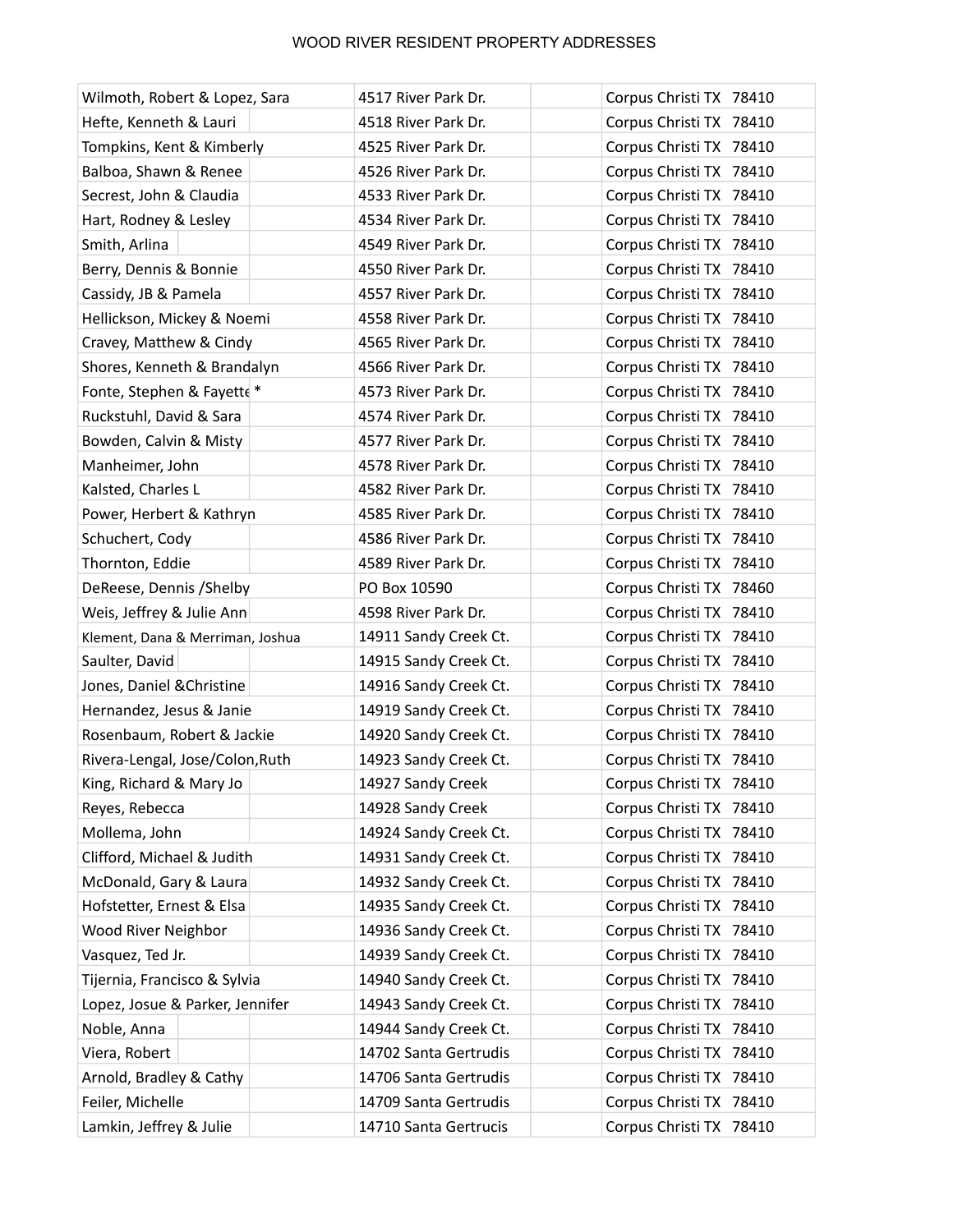| Simpson, Jackie & Cynthia  | 14714 Santa Gertrudis | Corpus Christi TX 78410 |
|----------------------------|-----------------------|-------------------------|
| Young, W. T. & Virginia    | 14718 Santa Gertrudis | Corpus Christi TX 78410 |
| Robinson, Todd             | 14722 Santa Gertrudis | Corpus Christi TX 78410 |
| Hulse, Bryan & Heather     | 14725 Santa Gertrudis | Corpus Christi TX 78410 |
| Muller, Linda              | 14726 Santa Gertrudis | Corpus Christi TX 78410 |
| Hancock, Doyle             | 14729 Santa Gertrudis | Corpus Christi TX 78410 |
| Wyatt, Dalton & Christelia | 14730 Santa Gertrudis | Corpus Christi TX 78410 |
| Leal, Jose & Lydia         | 14801 Santa Gertrudis | Corpus Christi TX 78410 |
| Flores, Mark               | 14802 Santa Gertrudis | Corpus Christi TX 78410 |
| Villa, Gracie              | 15101 Shoshone        | Corpus Christi TX 78410 |
| Larson, Jonathan & Alana   | 15102 Shoshone        | Corpus Christi TX 78410 |
| Hancock, Doyle & Daphne    | 15109 Shoshone        | Corpus Christi TX 78410 |
| Kneip, Paul & Lora         | 15110 Shoshone        | Corpus Christi TX 78410 |
| Hackfeld, Jessica M.       | 15117 Shoshone        | Corpus Christi TX 78410 |
| Wood River Neighbor        | 15118 Shoshone        | Corpus Christi TX 78410 |
| Beattie, John & Florencia  | 15125 Shoshone        | Corpus Christi TX 78410 |
| Molina, Jacob & Joann      | 15126 Shoshone        | Corpus Christi TX 78410 |
| Dickson, Cliff & Stacy     | 15133 Shoshone        | Corpus Christi TX 78410 |
| Garza, Jorge & Sara        | 15134 Shoshone        | Corpus Christi TX 78410 |
| Hernandez, Richard         | 15141 Shoshone        | Corpus Christi TX 78410 |
| Houchin, Zelner & Terry    | 15142 Shoshone        | Corpus Christi TX 78410 |
| Pavlicek, Matthew & Megan  | 15150 Shoshone        | Corpus Christi TX 78410 |
| Mooney, Gerald & Nancy     | 15158 Shoshone        | Corpus Christi TX 78410 |
| Brown, Tyler               | 4209 Spring Creek Dr. | Corpus Christi TX 78410 |
| Horne, Donald & Mary Beth  | 4210 Spring Creek Dr. | Corpus Christi TX 78410 |
| Boatman, Randy & Marcy     | 4213 Spring Creek Dr. | Corpus Christi TX 78410 |
| Vaughn, Gary & Carolyn     | 4214 Spring Creek Dr. | Corpus Christi TX 78410 |
| Wright, Peggy              | 4217 Spring Creek Dr. | Corpus Christi TX 78410 |
| Bone, Wayne & Jenny        | 4222 Spring Creek Dr. | Corpus Christi TX 78410 |
| Shimek, Luke & Katherine   | 4225 Spring Creek Dr. | Corpus Christi TX 78410 |
| Walz, Timothy & Margaret   | 4226 Spring Creek Dr. | Corpus Christi TX 78410 |
| Cortinas, Luis II          | 4229 Spring Creek Dr. | Corpus Christi TX 78410 |
| Zeitler, Arthur            | 4230 Spring Creek Dr. | Corpus Christi TX 78410 |
| Acosta, Jose & Evigayl     | 4301 Spring Creek Dr. | Corpus Christi TX 78410 |
| Brimhall, David & Sandra   | 4302 Spring Creek Dr. | Corpus Christi TX 78410 |
| Macek, Steven & Judy       | 4305 Spring Creek Dr. | Corpus Christi TX 78410 |
| Landers, Pamala            | 4306 Spring Creek Dr. | Corpus Christi TX 78410 |
| Sharon, Byron Sr & Deidra  | 4310 Spring Creek Dr. | Corpus Christi TX 78410 |
| Tinnell, RK                | 4313 Spring Creek Dr. | Corpus Christi TX 78410 |
| Snow, Matthew & Sandra     | 4314 Spring Creek Dr. | Corpus Christi TX 78410 |
| Blamey, Scott & Adlin      | 4317 Spring Creek Dr. | Corpus Christi TX 78410 |
| Pierce, Deanne             | 4318 Spring Creek Dr. | Corpus Christi TX 78410 |
| Garcia, Marcos             | 4321 Spring Creek Dr. | Corpus Christi TX 78410 |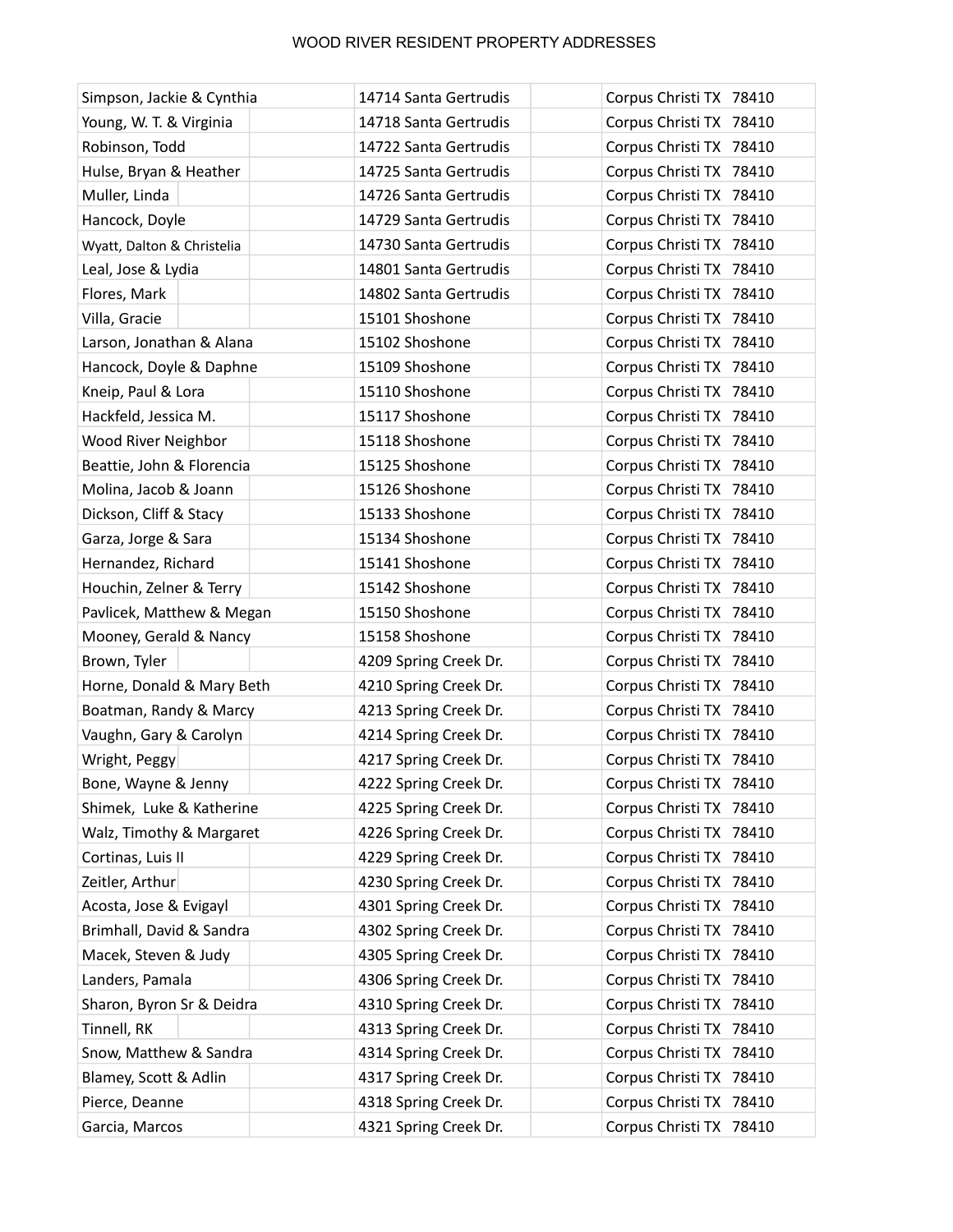| Anderson, Chris & Montejano, Melinda | 4322 Spring Creek      | Corpus Christi TX 78410 |
|--------------------------------------|------------------------|-------------------------|
| Floyd, Edward & Amelia               | 4325 Spring Creek Dr.  | Corpus Christi TX 78410 |
| Hernandez, Dolores & Jesus           | 4326 Spring Creek Dr.  | Corpus Christi TX 78410 |
| Balsaldu, Manuel & Leticia           | 4330 Spring Creek Dr.  | Corpus Christi TX 78410 |
| Michael Tressider                    | 4334 Spring Creek Dr.  | Corpus Christi TX 78410 |
| Paddock, Patrick & Diliddo, Nicolyn  | 4201 Sugar Magnolia    | Corpus Christi TX 78410 |
| Lippert, Doyle & Marley, Susan       | 4202 Sugar Magnolia    | Corpus Christi TX 78410 |
| Karpensky, David                     | 4205 Sugar Magnolia    | Corpus Christi TX 78410 |
| Purselly, Gary & Shelly              | 4206 Sugar Magnolia    | Corpus Christi TX 78410 |
| Sanchez, Santos & Criselda           | 4209 Sugar Magnolia    | Corpus Christi TX 78410 |
| Buti, Michael & Eliana               | 4210 Sugar Magnolia    | Corpus Christi TX 78410 |
| Colburn, Paul                        | 4213 Sugar Magnolia    | Corpus Christi TX 78410 |
| Travis, Thomas                       | 4214 Sugar Magnolia    | Corpus Christi TX 78410 |
| Bennett, David & Ashley              | 4217 Sugar Magnolia    | Corpus Christi TX 78410 |
| Kuzniar, Walter                      | 4218 Sugar Magnolia    | Corpus Christi TX 78410 |
| Sanchez, Amy S.                      | 4221 Sugar Magnolia    | Corpus Christi TX 78410 |
| Juarez, Mario                        | 4222 Sugar Magnolia    | Corpus Christi TX 78410 |
| Gonzalez, Nancy                      | 4225 Sugar Magnolia    | Corpus Christi TX 78410 |
| Powers, Ryan & Shannon               | 4226 Sugar Magnolia    | Corpus Christi TX 78410 |
| McNiel, Chad & Sarah                 | 4229 Sugar Magnolia    | Corpus Christi TX 78410 |
| Phillips, Dannie & Cassi             | 4230 Sugar Magnolia    | Corpus Christi TX 78410 |
| Puckett, Dawn Marie                  | 4233 Sugar Magnolia    | Corpus Christi TX 78410 |
| Hagler, Harold, Jr.                  | 4234 Sugar Magnolia    | Corpus Christi TX 78410 |
| Lira, Tito Jr.                       | 14601 Sweetwater Creek | Corpus Christi TX 78410 |
| Hughes, Raul & Norma                 | 14605 Sweetwater Creek | Corpus Christi TX 78410 |
| Vicker, Douglas                      | 14609 Sweetwater Creek | Corpus Christi TX 78410 |
| Graziano, Donato                     | 14613 Sweetwater Creek | Corpus Christi TX 78410 |
| DeLaPaz, Arnold & Nelda              | 14617 Sweetwater Creek | Corpus Christi TX 78410 |
| Benibo, Bilaye & Gloria              | 14620 Sweetwater Creek | Corpus Christi TX 78410 |
| Medina, Richard                      | 14624 Sweetwater Creek | Corpus Christi TX 78410 |
| Lopez, Noe & Margarita               | 14625 Sweetwater Creek | Corpus Christi TX 78410 |
| Garza, Jose Angel                    | 14628 Sweetwater Creek | Corpus Christi TX 78410 |
| Mullenix, Thomas                     | 14629 Sweetwater Creek | Corpus Christi TX 78410 |
| Tiffin, Thomas & LaShea              | 14632 Sweetwater Creek | Corpus Christi TX 78410 |
| Butler, Patrick & Kaye               | 14633 Sweetwater Creek | Corpus Christi TX 78410 |
| Thomas, Mary Susan Bridges           | 14636 Sweetwater Creek | Corpus Christi TX 78410 |
| Burkes, Mary Jean                    | 14637 Sweetwater Creek | Corpus Christi TX 78410 |
| Chambers, Mark & Tammie              | 14640 Sweetwater Creek | Corpus Christi TX 78410 |
| Villarreal, Roberto & Laura          | 14641 Sweetwater Creek | Corpus Christi TX 78410 |
| Canales, Roger & Lizette             | 14644 Sweetwater Creek | Corpus Christi TX 78410 |
| Schmidt, Keith/Douglas, Leticia      | 14645 Sweetwater Creek | Corpus Christi TX 78410 |
| Sullivan, Robert & Dawn              | 14648 Sweetwater Creek | Corpus Christi TX 78410 |
| Wood River Neighbor                  | 14649 Sweetwater Creek | Corpus Christi TX 78410 |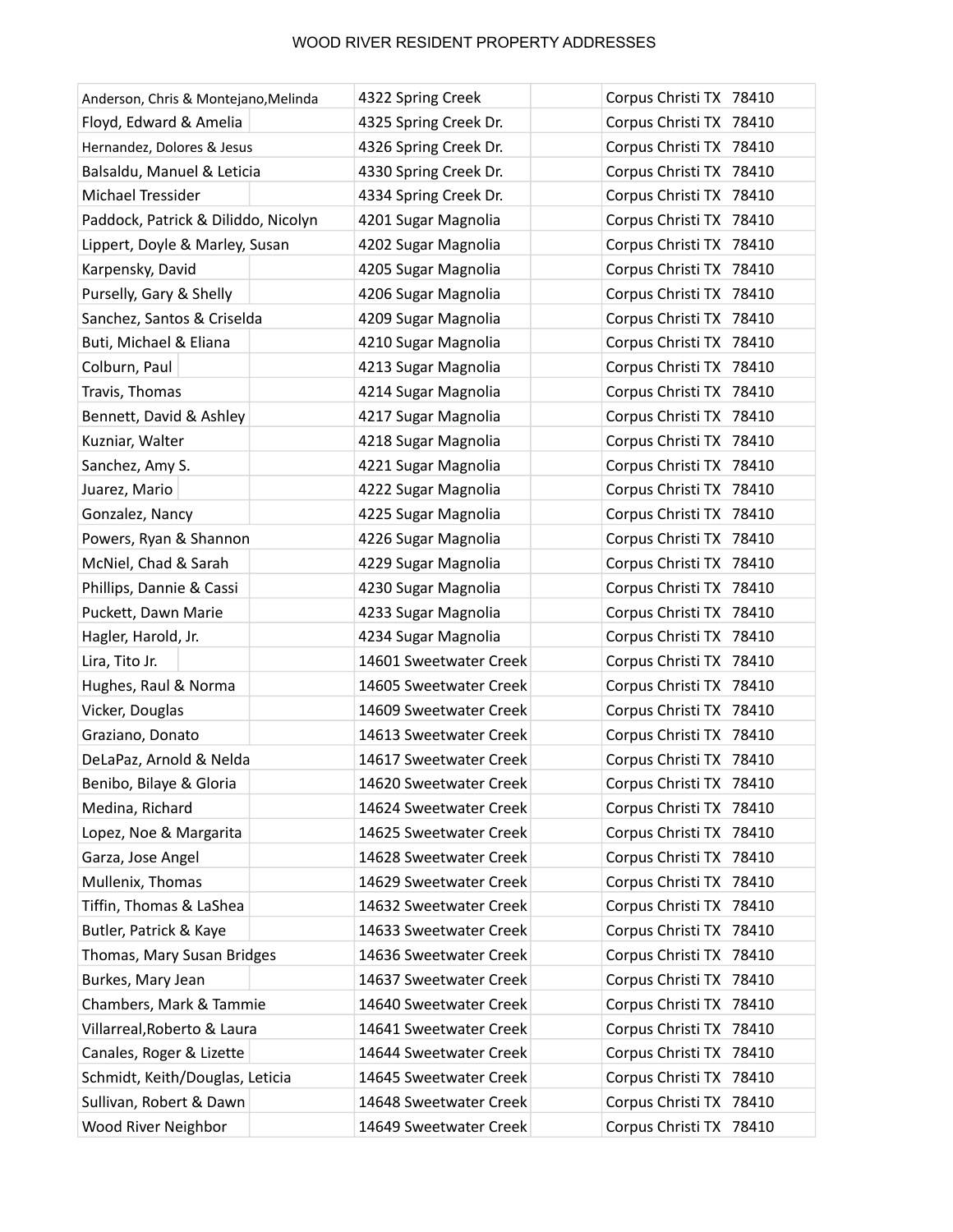| Kerr, Adrienne                   | 14652 Sweetwater Creek | Corpus Christi TX 78410 |  |  |  |
|----------------------------------|------------------------|-------------------------|--|--|--|
| Casanova, Vanessa Veit, Brandon  | 14653 Sweetwater Creek | Corpus Christi TX 78410 |  |  |  |
| Polasek, Raymond & Melissa       | 14656 Sweetwater Creek | Corpus Christi TX 78410 |  |  |  |
| Hartman, David & Elizabeth       | 14661 Sweetwater Creek | Corpus Christi TX 78410 |  |  |  |
| Wood River Neighbor              | 14657 Sweetwater Creek | Corpus Christi TX 78410 |  |  |  |
| McVay, Dillon & Elizabeth        | 14665 Sweetwater Creek | Corpus Christi TX 78410 |  |  |  |
| Goode, Richard & Jennifer        | 14669 Sweetwater Creek | Corpus Christi TX 78410 |  |  |  |
| Williams, John & Denise          | 4301 Wolf Creek        | Corpus Christi TX 78410 |  |  |  |
| Vogt, Haile                      | 4302 Wolf Creek        | Corpus Christi TX 78410 |  |  |  |
| Borhauer, Jon & Kathleen         | 4305 Wolf Creek        | Corpus Christi TX 78410 |  |  |  |
| Barnett, Charles & Kellie        | 4306 Wolf Creek        | Corpus Christi TX 78410 |  |  |  |
| Wood River Neighbor              | 4306 Wolf Creek        | Corpus Christi TX 78410 |  |  |  |
| Glaser, Beverly                  | 4310 Wolf Creek        | Corpus Christi TX 78410 |  |  |  |
| Wood River Neighbor              | 4313 Wolf Creek        | Corpus Christi TX 78410 |  |  |  |
| Driver, Keith & Andrea           | 4314 Wolf Creek        | Corpus Christi TX 78410 |  |  |  |
| Marshall, Lee & Donna            | 4318 Wolf Creek        | Corpus Christi TX 78410 |  |  |  |
| Setliff, Ronnie & Renee          | 4322 Wolf Creek        | Corpus Christi TX 78410 |  |  |  |
| Rodriguez, Juan                  | 4326 Wolf Creek        | Corpus Christi TX 78410 |  |  |  |
| Stacy, Bobbie                    | 4330 Wolf Creek        | Corpus Christi TX 78410 |  |  |  |
| LaRoe, Conrad & Diane            | 4101 Wood River Dr.    | Corpus Christi TX 78410 |  |  |  |
| Wood River Neighbor              | 4105 Wood River Dr.    | Corpus Christi TX 78410 |  |  |  |
| Pinaire, Ronald & Sandy          | 4116 Wood River Dr.    | Corpus Christi TX 78410 |  |  |  |
| Johnson, Gerald & Mary           | 4120 Wood River Dr.    | Corpus Christi TX 78410 |  |  |  |
| Reyna, Ryan Rene                 | 4124 Wood River Dr.    | Corpus Christi TX 78410 |  |  |  |
| Wood River Neighbor              | 4125 Wood River Dr.    | Corpus Christi TX 78410 |  |  |  |
| Swallow, Marc & Devrone          | 4128 Wood River Dr.    | Corpus Christi TX 78410 |  |  |  |
| Cross, Tyler/Cantrell, Christine | 4129Wood River Dr.     | Corpus Christi TX 78410 |  |  |  |
| Wright, Cecil & Esmeralda        | 4132 Wood River Dr.    | Corpus Christi TX 78410 |  |  |  |
| Calk, David & Laura              | 4133 Wood River Dr.    | Corpus Christi TX 78410 |  |  |  |
| Wood River Neighbor              | 4201 Wood River Dr.    | Corpus Christi TX 78410 |  |  |  |
| Olsen, David & Mila              | 4202 Wood River Dr.    | Corpus Christi TX 78410 |  |  |  |
| Martinez, Pedro & Whitney        | 4205 Wood River Dr.    | Corpus Christi TX 78410 |  |  |  |
| Thomas, Wade & Marcie            | 4206 Wood River Dr.    | Corpus Christi TX 78410 |  |  |  |
| Wood River Neighbor              | 4209 Wood River Dr.    | Corpus Christi TX 78410 |  |  |  |
| Vasquez, Eleazor & Natasha       | 4210 Wood River Dr.    | Corpus Christi TX 78410 |  |  |  |
| Mangus, Steven & Lisa            | 4213 Wood River Dr.    | Corpus Christi TX 78410 |  |  |  |
| Jalufka, John                    | 4214 Wood River Dr.    | Corpus Christi TX 78410 |  |  |  |
| Oliveira, Eric & ALexa           | 4217 Wood River Dr.    | Corpus Christi TX 78410 |  |  |  |
| Lacy, Judy                       | 4218 Wood River Dr.    | Corpus Christi TX 78410 |  |  |  |
| Torres, Adrian                   | 4221 Wood River Dr.    | Corpus Christi TX 78410 |  |  |  |
| Guettler, Brian & Jean           | 4222 Wood River Dr.    | Corpus Christi TX 78410 |  |  |  |
| Tierney, Joseph & Kathleen       | 4225 Wood River Dr.    | Corpus Christi TX 78410 |  |  |  |
| Saenz, Irma                      | 4226 Wood River Dr.    | Corpus Christi TX 78410 |  |  |  |